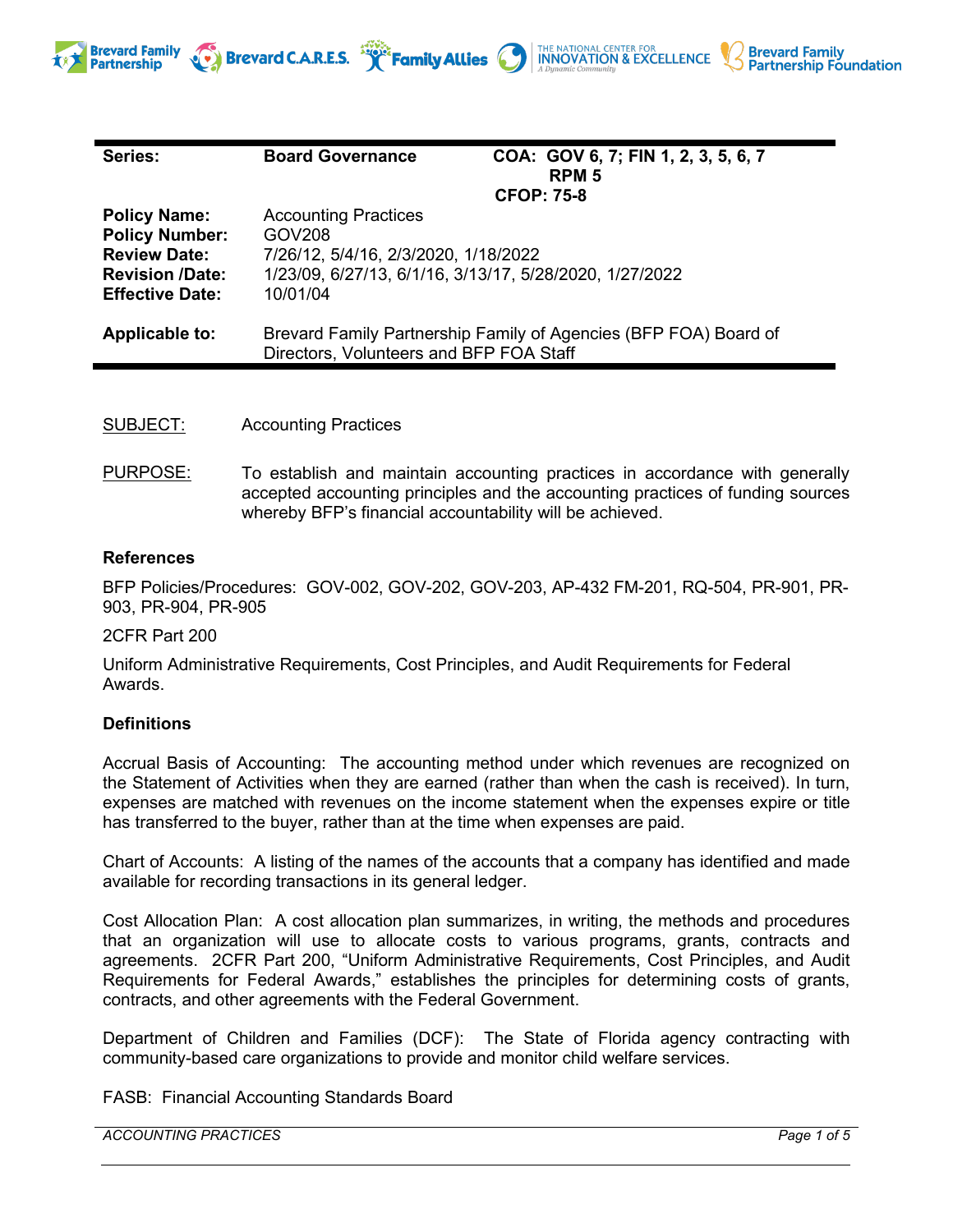



# GAAP: Generally Accepted Accounting Principles

Brevard C.A.R.E.S. **The Family Allies** 

OCA: Other Cost Accumulator

2CFR Part 200 Uniform Administrative Requirements, Cost Principles, and Audit Requirements for Federal Awards.

POLICY:

#### **Scope**

Responsibility for the daily management of BFP's accounting practices in coordination with the Chief Financial Officer or designee appointed by the CEO in the absence of the Chief Financial Officer under the direction of the Chief Executive Officer (CEO). The Chief Financial Officer or designee appointed by the CEO in the absence of the Chief Financial Officer establishes and maintain written procedures for accounting activities consistent with this policy.

#### **General**

BFP uses the accrual basis accounting for the entire fiscal year.

Fiscal records are maintained for cash, payroll, payables, fixed assets, and general ledger activity with computerized accounting software.

The accounting year for BFP is a fiscal year beginning on July 1 and ending on June 30 of the following calendar year.

Records are retained following the records retention procedure, RQ504, thereby satisfying the administrative, fiscal, legal, and historical needs of BFP.

BFP utilizes a computerized accounting system that is double entry, GAAP or FASB compliant and require security controls/access. In turn, the accounting system records all entries into the software thereby leaving an audit trail. This audit trail should be secured, and no access should be granted to the BFP accounting staff including the Chief Financial Officer or designee appointed by the CEO in the absence of the Chief Financial Officer unless directly supervised by the CEO.

### **Internal Controls**

The Chief Financial Officer or designee appointed by the CEO in the absence of the Chief Financial Officer has established written procedures compliant with policy GOV-202, Internal Controls. These controls are designed to prevent loss of funds due to fraud, error, misrepresentation, or imprudent actions. Such internal accounting controls include the following:

- An inclusive chart of accounts.
- Prompt and accurate recording of revenues and expenses.
- Safeguarding and verification of assets.
- Control over expenditures.
- Separation of duties to the extent possible.
- Timely payments to taxing authorities as required by law.

*ACCOUNTING PRACTICES Page 2 of 5*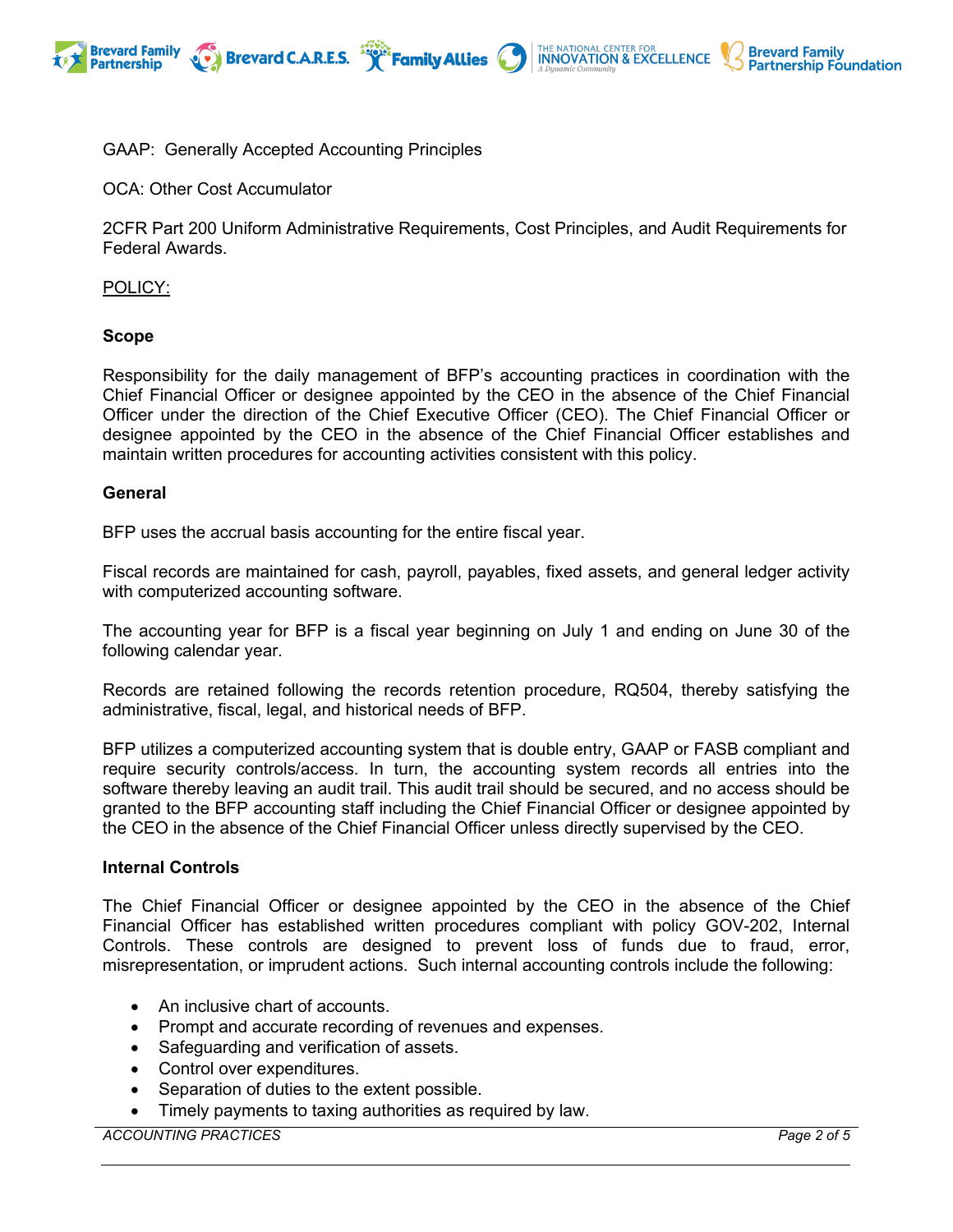

BFP maintains a chart of accounts and a chart of sub-accounts. These charts of accounts are designed to provide the information needed to prepare proper financial statements, as well as provide detailed information needed for effective and efficient management of BFP through by tracking funding sources and determining the allowability of costs as required by 2CFR Part 200 and the Reference Guide for State Expenditures.

THE NATIONAL CENTER FOR<br>INNOVATION & EXCELLENCE

**Brevard Family** 

**Partnership Foundation** 

BFP uses a 22-account code structure for each account: XXXXX-XX-X-XXX-XXXX-XXXXX-XX

The chart of accounts uses a 5-digit account code structure, XXXXX, for each of its accounts. This five-digit component identifies the General Ledger account number for all assets, liabilities, net assets, revenues, and expenditures.

The chart of sub-accounts uses a 17-digit account code structure: XX- X -XXX-XXXX-XXXXX-XX, for each of its accounts. This 17-digit component identifies as follows the funding source for a specific transaction as outlined in the Cost Allocation Plan:

- First through fifth digits: Identify the General Ledger Account Code for all assets, liabilities, net assets, revenue, and expenditures.
- Sixth and seventh digits: Identify the balance sheet default code which facilitates tracking of various sources of revenues. (DCF versus non-DCF funds).
- Eighth digit: Restricted/Unrestricted.
- Ninth, tenth, and eleventh digits identify the program code or cost pool which accumulates related costs (both direct and indirect) for allocation to funding sources at month end where applicable.
- Twelfth through fifteenth digits Identify the contract number if applicable.
- Sixteenth through twentieth digits Identifies the OCAs.
- Twenty first and twenty second digits Identify the fund source.

Account codes are assigned by the Chief Financial Officer or designee as needed. The Chief Financial Officer or designee is authorized to make changes to include additions and/or deletions to the Charts of Accounts, as necessary. The charts of accounts are maintained in the computerized accounting software system.

### **Financial Statements**

Financial statements are prepared monthly from the general ledger to include:

- Statement of Financial Position
- **Statement of Activities**

The Statement of Activities displays at a minimum budget versus actual revenue and expense activity for the month and year to date.

Financial statements are distributed and reviewed by the Chief Financial Officer or designee appointed by the CEO in the absence of the Chief Financial Officer to the CEO. Financial statements are distributed to the Board Finance Committee monthly and reviewed with the Board Finance Committee and the BFP Board quarterly.

*ACCOUNTING PRACTICES Page 3 of 5*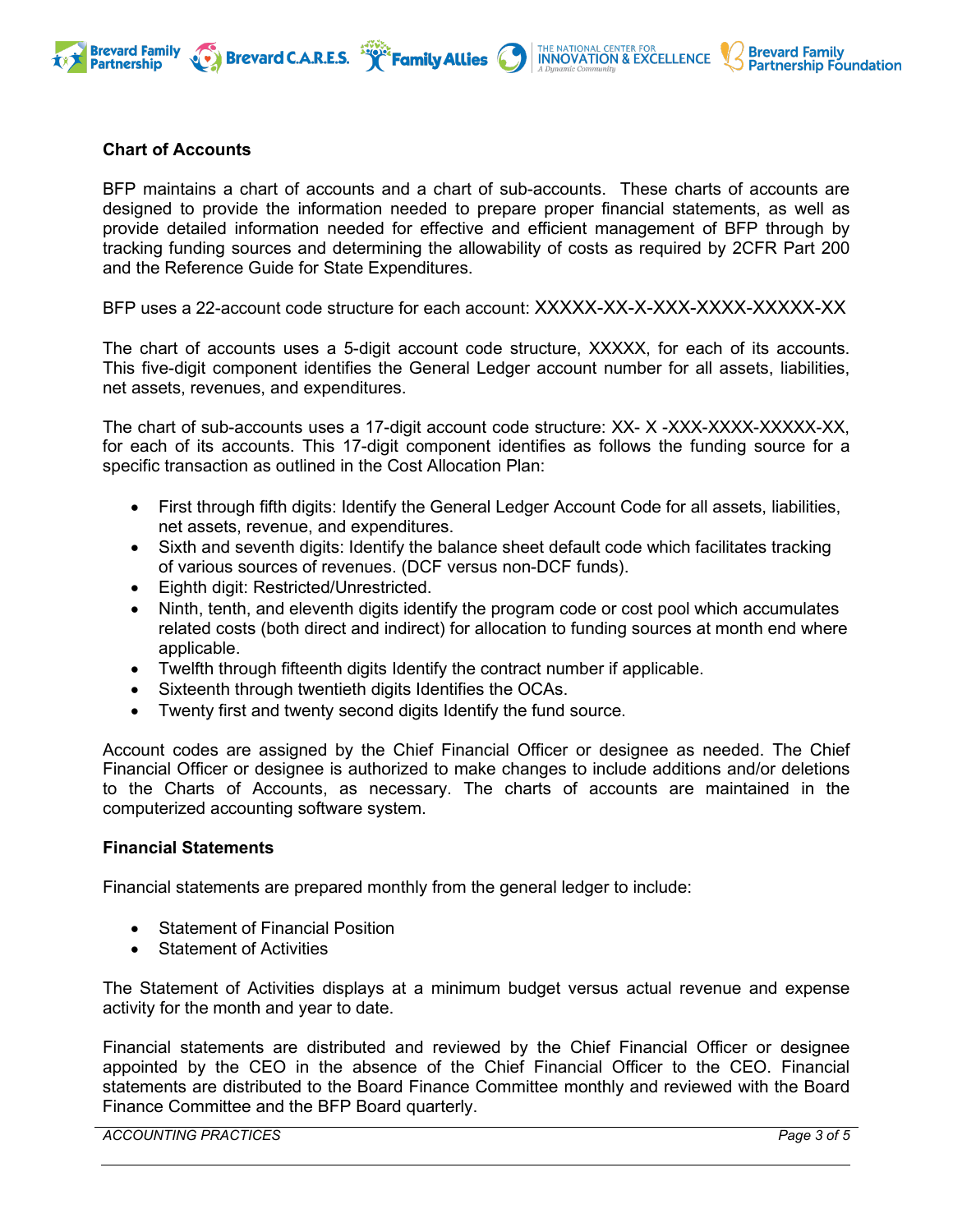

Financial statements are routinely analyzed at the program and funding source level to determine if BFP's program and service delivery will be funded appropriately, and viability of such services will be assured throughout the operating fiscal year. The fiscal staff work closely with program staff and BFP Family of Agencies management to best utilize resources and analyze financial performance.

THE NATIONAL CENTER FOR **INNOVATION & EXCELLENCE** 

**Brevard Family** 

**Partnership Foundation** 

The Chief Financial Officer or designee will prepare financial reports to accommodate requests from funding sources and other inquiring sources.

# **Audit**

Annually BFP has a fiscal year-end audit performed by an independent Certified Public Accounting (CPA) firm within 180 days after the close of the fiscal year. At the conclusion of the annual audit, the CPA firm also prepares the annual BFP federal tax form(s): the 990.

Financial reporting is in accordance with ASC 958-205 and 2CFR Part 200. Financial statements are to include the following:

- Statement of Financial Position
- Statement of Activities
- Statement of Cash Flows
- Statement of Functional Expenses
- Schedule of Federal and State Awards for Financial Assistance

Brevard C.A.R.E.S. **Family Allies** 

The Chief Financial Officer or designee makes available financial records during the course of the fiscal year to permit preliminary audit work, if possible. Schedules and analyses are prepared to facilitate the auditor's work and help reduce the cost of the audit.

The results of the annual financial audit including the 990-tax form is presented by the CPA firm to the BFP Board of Directors for review and approval after the review and recommendation of acceptance by the Board Finance/Audit Committee.

Upon completion and submission of the 990-tax form to the Internal Revenue Service, the Chief Financial Officer or designee appointed by the CEO in the absence of the Chief Financial Officer will distribute the form to the BFP Board of Directors.

# **Audit Firm and Board Finance/Audit Committee**

A price analysis of audit and tax services is coordinated by the Chief Financial Officer or designee appointed by the CEO in the absence of the Chief Financial Officer under the direction of the Board Finance/Audit Committee as outlined in procedures PR-901, Procurement of Commodities and Services, and GOV-002, Conflict of Interest.

To start the annual audit, the CPA firm first meets with the Board Finance/Audit Committee to discuss the procedures of the engagement as well as to ascertain any potential areas of concern of the Board Finance/Audit Committee.

During the audit and tax engagement, the Chief Financial Officer or designee appointed by the CEO in the absence of the Chief Financial Officer, under the direction of the Board Finance/Audit